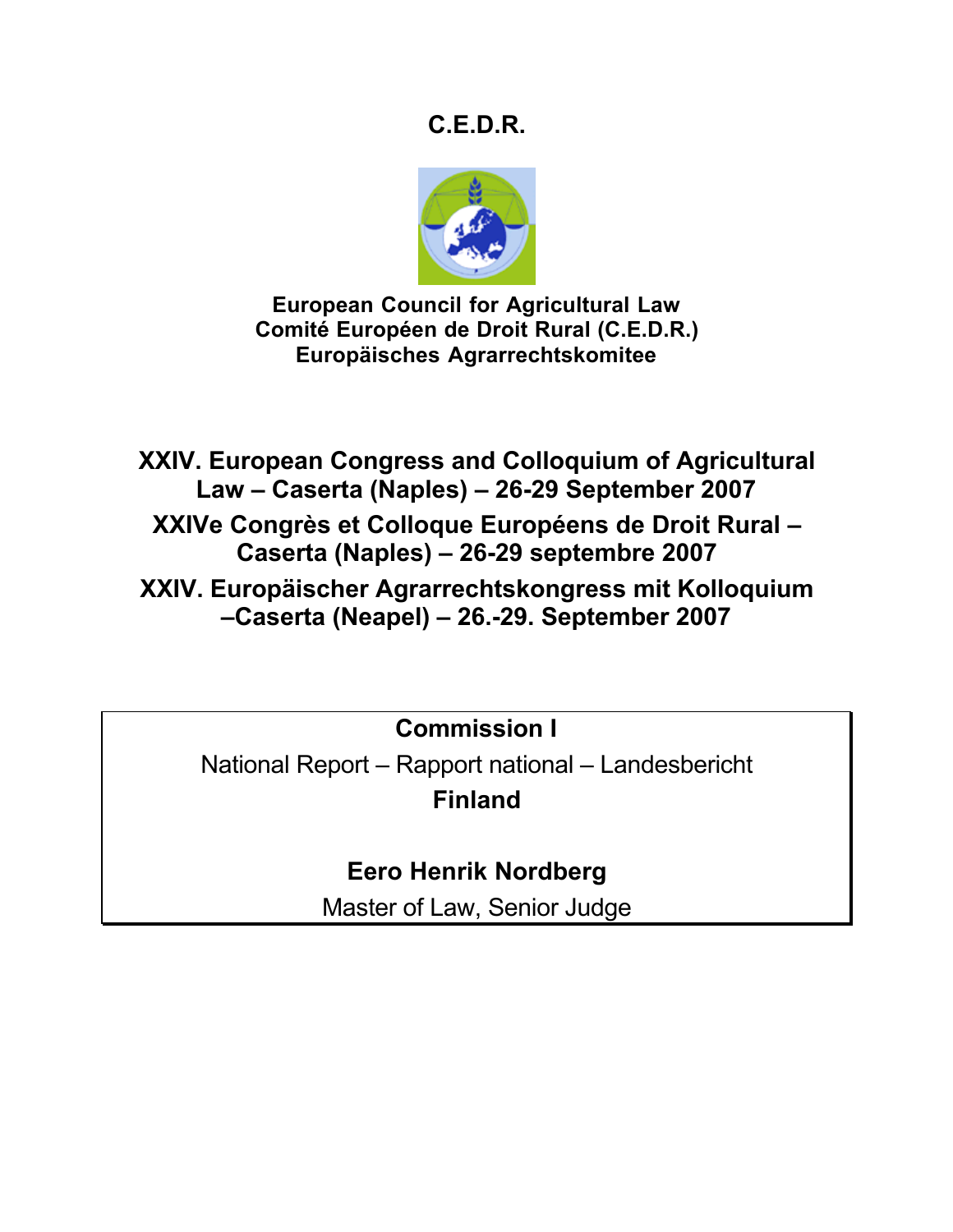## **XXIV. European Congress and Colloquium of Agricultural Law – Caserta (Naples) – 26-29 September 2007**

#### **Commission I**

#### **Agricultural Policy, New Rules of WTO, and Regional Equilibrium**

#### **Eero Henrik Nordberg**

Master of Law, Senior Judge

#### 1. IMPORTANCE OF AGRICULTURE IN FINLAND

Finland is nowadays one of the most competitive industrial countries in the world. Its agriculture, however, must compete in geographically unfavourable circumstances, The northernmost location in EU is the greatest limiting factor for Finnish agriculture, and means an annual growing period of only 180-120 days. These natural conditions are e.g. reflected in yield levels so that they represent only half of those in Central Europe. Finland´s surface area is 338 145 km2, of which agricultural land 22 500 km2 and forest 262 700 km2. The amount of population is 5 228 000 and density 15 persons/km2.

Agricultural production is almost totally based on family farms, the number of units in active farming 72 000 in 2004 and 69 000 in 2006. In average Finnish farm had in 2004 as much as 31.5 hectare arable land and 46 hectare forest. Production structure of agriculture in the whole country is following (year 2004): crop production 58.0 %, dairy cattle 24.5 %, beef cattle 6.5 %, pig 4.8 %, poultry 1.3 % and other 4.9 %. In average there are 19 cows at dairy farms, 42 bovines at beef cattle farms, 410 pigs at pig farms and 5 100 birds at poultry farms.

For Finland, agricultural production represents a small part of the whole economy (3% of GDP and 4% of the labour force). The limited size of the sector is mainly due to the fact that the Finnish climate is sub optimal for agriculture.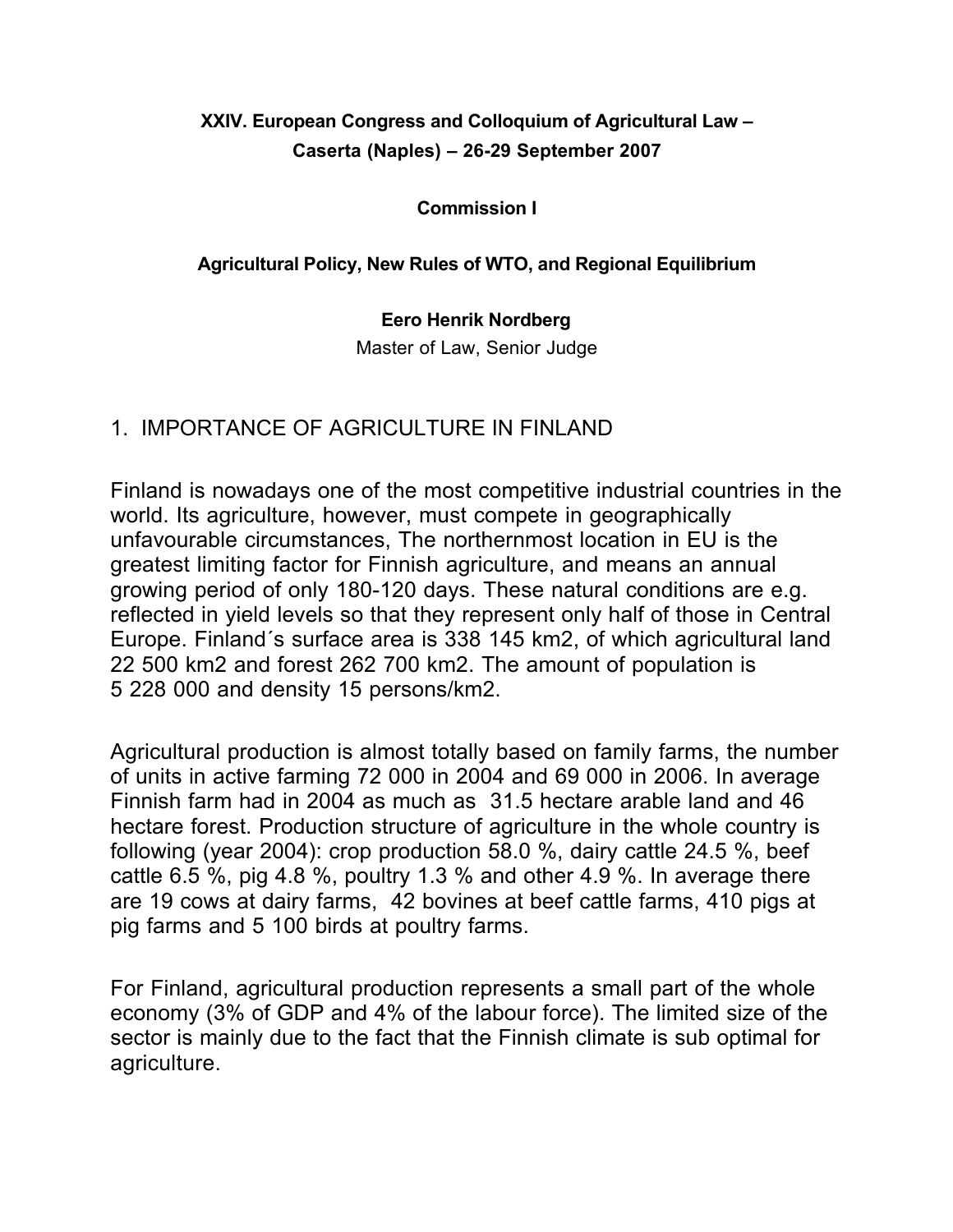During the past 30 to 40 years, the role of agriculture in the Finnish (as well as in other developed countries') GDP has dramatically declined. Share of agriculture from GDP is 3 %. However, the continued existence of national agriculture is an important objective in Finland and in the EU as a means to ensure the viability of rural areas and from the point of view of food safety and the protection of the environment

Finland has an increasing deficit in food trade. The value of Finnish food exports in 2005 totalled EUR 980 million, which is a little over four percent more than in the previous year. Food imports were valued at EUR 2,601 million, which is seven percent more than in the previous year.<sup>1</sup>

## 2. THE IMPI EMENTATION OF CAP

 $\overline{a}$ 

To maintain a certain level of production under the unfavourable growing conditions, a system of subsidies plays a very important role. For instance, in 2001, subsidies to agriculture and horticulture amounted to EUR 1.7 billion, of which 58% was financed by Finland and 42% by EU. Among all EU member states, Finland's share of national assistance to agriculture is the highest.

CAP payments represent only 28.5 % of the total annual agricultural support while the rest of it is made of co-financed LFA and environmental support, 39.3 %, and national support, 32.2 %. The last one is mainly based on the Finnish Treaty of joining EU. The next table shows the preliminary agricultural support (million euros) in 2006:

<sup>1</sup> As in most small countries, foreign trade accounts for a marked share of the GDP in Finland. The share of *all Finnish exports* was risen to about 40 per cent of the GDP, but during the last couple of years, however, the share has dropped below 40 per cent. Correspondingly, imports also play a significant role in the Finnish national economy. Finland has become during the past 15 years the most specialised country in information and communications technology in the world, and the same trend of specialisation is continuing. However, the market position of Finland's most important export products has weakened in comparison with their status in the late 1990s.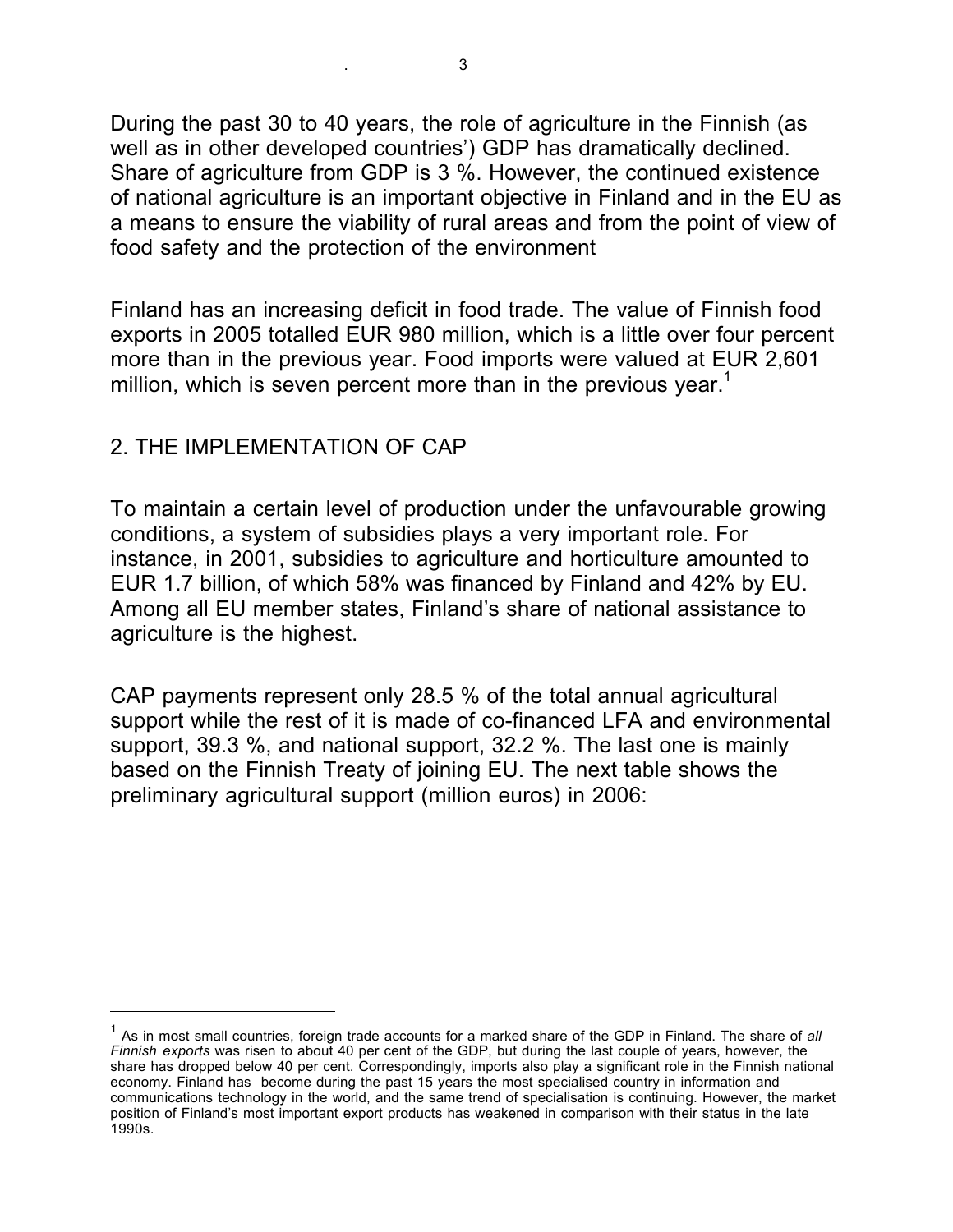| Support financed by EU    | <b>National support</b>      |       |
|---------------------------|------------------------------|-------|
| CAP payments              | 543 Northern support         | 329   |
|                           | <b>Support for Southern</b>  | 97    |
| Support co-financed by EU | Supplement environm. support | 55    |
| <b>LFA</b> support        | 423 Supplement LFA support   | 120   |
| Environmental support     | 327 Other national support   | 13    |
|                           | <b>Total</b>                 | 1,907 |
|                           | EU contribution              | 797   |
|                           | <b>National financing</b>    | 1,110 |

Furthermore, when Finland joined the EU in 1995, it successfully negotiated the creation of a new category of the so-called Less Favoured Areas (LFA) in the EU. Today LFA support covers the whole country. Agrienvironmental aids play a great role of farms incomes. Additionally, the efforts of Finnish farmers to integrate into the CAP have been supported, starting from the year 1995, by a number of special national aids, based on the treaty establishing Finland´s membership of the European Union. The Commission side, however, has raised the question, whether all of these national aids any more fit into a common framework of CAP. This question concerns especially the transitional aid to southern Finland, as mentioned in article 141 of that accession treaty, which states that this support is about helping producers to achieve full integration into the Common Agricultural Policy.<sup>2</sup> At present (7.5.2007) it seems anyway possible that the existence of this southern aid will be prolonged still with some years.

The situation with regard to so-called northern aid to farmers in Finland's northern regions is different. It concerns areas north of the  $62<sup>nd</sup>$  parallel and adjacent areas. This support is described as a long-term aid in article 142 of the treaty establishing Finland's membership of the European Union. So there can be no question of abolishing it. The current system clearly addresses one of the stated aims of this northern aid which aim is the maintenance of traditional primary production. Ms Fischer Boel has

 $2$  Member of Commission Mariann Fischer Boel raised this question 3 August 2006 (in Seinäjoki, Finland)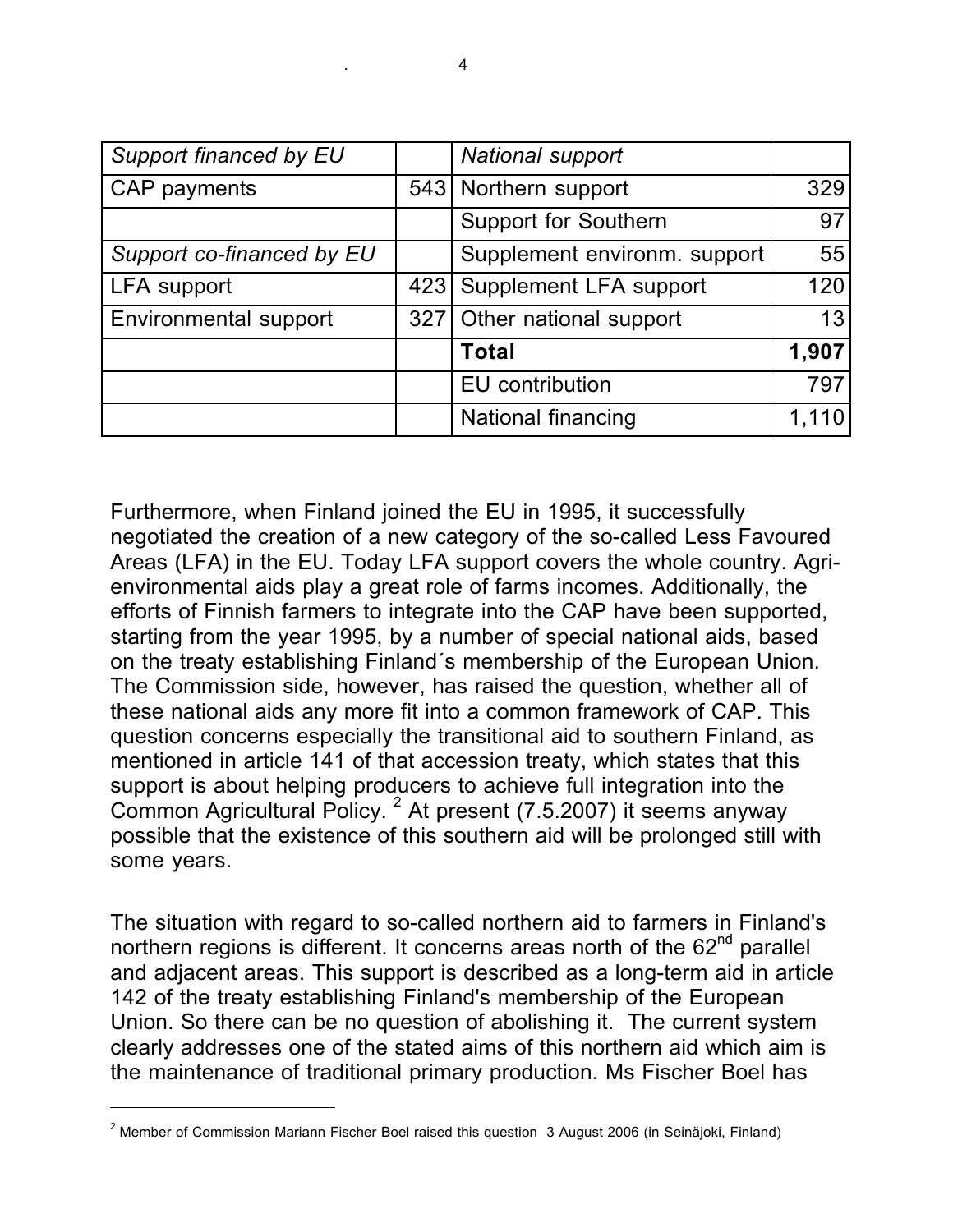pointed out that it perhaps has not addressed the second aim to the same extent - improving structures for the production, marketing and processing of agricultural products.<sup>3</sup>

In general can be stated that Finlan´s EU membership from 1995 and reforms of the CAP have influenced Finnish agricultural sector very strongly, as following:

\* production concentrates nowadays to larger, more efficient units

\* new technology has improved the efficiency and further reduced the need for labour

\* agriculture has become increasingly market oriented

\* agricultural income of farmers has decreased, share of support in incomes has grown

\* working outside the farm has increased

The structural reform of agriculture has been extremely rapid in Finland. As already mentioned, the number of units in active farming declined to about 69.000 farms last year. In 1995 the number of active farms was still over 95.000. The number of farms has been decreasing at an annual rate of over 3 percent, and even faster in animal production. For example, the number of farms specialising in milk production has dropped at an annual rate of almost 7 percent, witnessing Eastern Finland having the largest proportional decline (32%), and Northern Finland the smallest (23%).

As the number of farms has decreased, the average size of farms has grown. Between 1995 and 2005 the average size of farms grew by 44 percent from under 23 field hectares to almost 33 hectares. Approximately two thirds of the increase in farm size has been reached by means of field leasing. In 2005 the leased fields represented approximately 31 percent, or 705.000 hectares, of the total 2.24 million hectares of fields belonging to farms in active production.

Despite rapid structural development, the productivity development of agriculture has been relatively slow. The same input as in 1992 resulted in 13 percent more agricultural production output in 2005. The increase in agricultural productivity has thus been less than one percent per year.

 $3$  ibid.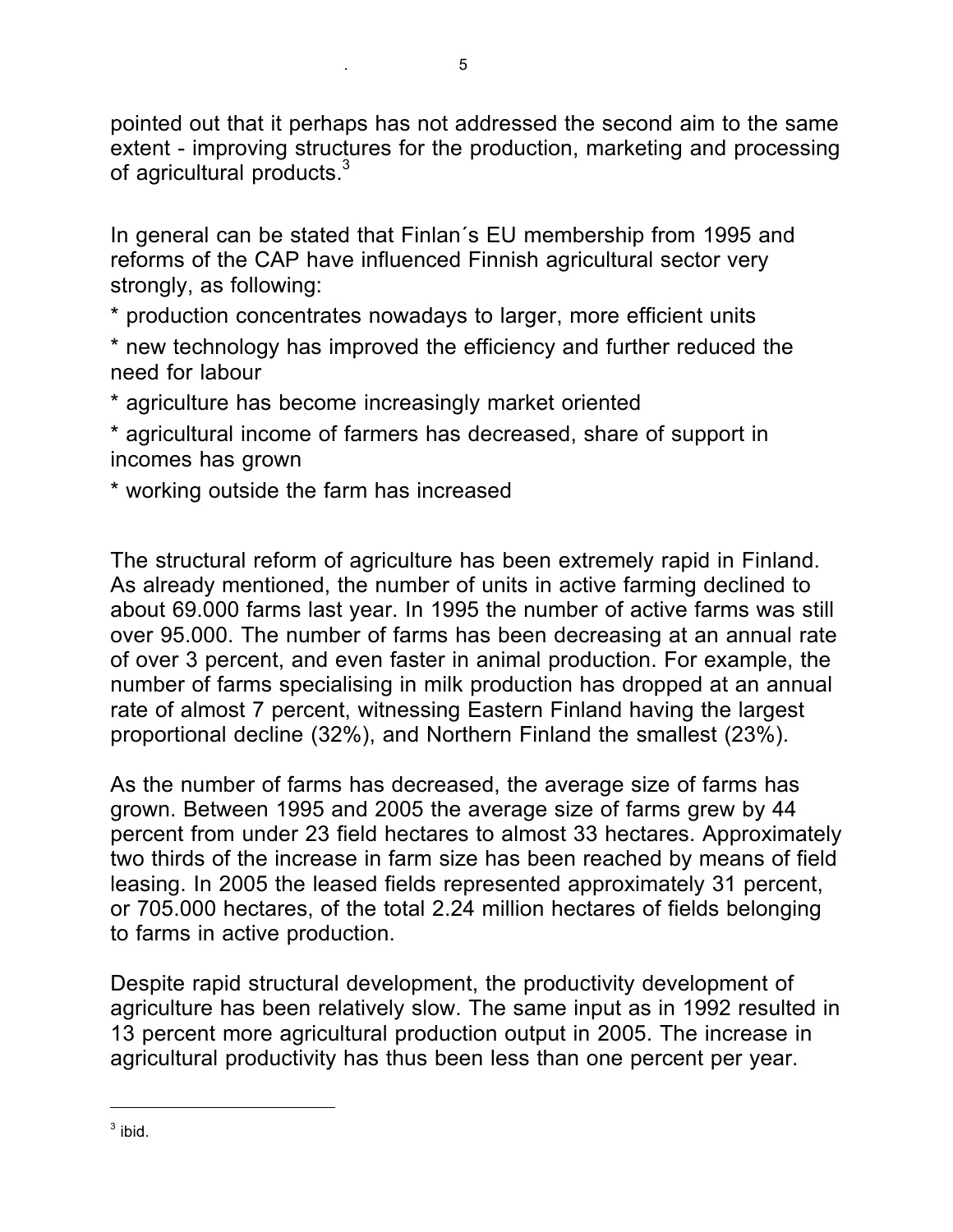Agricultural income in the agricultural and horticultural sector saw the third consecutive year of negative growth in 2005. The amount of agricultural income generated was a little short of EUR 918 million. This means a decline of approximately 14 percent over the previous year, i.e. a little over EUR 152 million. The decline was caused by higher costs. The rise in oil prices in particular has increased costs in recent years, as it has a direct effect on energy costs, as well as an indirect effect on several other production inputs such as fertilizers. The prices of machinery and construction have also increased at a rate clearly higher than the general inflation rate in recent years.

### 3-5. MODALITIES OF 20003 CAP REFORM AND THE NON-DECOUPLED PAYMENTS IN FINLAND

Implementation of the 2003 CAP reform started in Finland in 2006. Most of the support funded in full by EU, so-called CAP support, will now be paid through the single payment scheme (SPS). In Finland this scheme is implemented on the basis of the hybrid model. Former CAP-support is converted into payment entitlements which consist of regional flat-rate payment and possible farm-specific top-ups. Certain payments continue to be coupled to the production. Coupled CAP support is applied as farmspecific headage-related payments for bovines, i.e. suckler cows and male bovines, as well as for ewes, and for starch potato and seed of timothy. The CAP support for arable crops is almost completely decoupled from the production.

It is estimated that with its decoupling of the CAP support for arable crops, including compensation for drying, almost completely from the production (i.e. about 90 % of the total CAP support) the reform will in itself lead in Finland to a reduction in the cereal area by 10-20% and further decrease in cereal export. Also is estimated that the set aside area will grow from the present 200,000 ha to 500,000 - 600,000 hectares during the next decade, which will mostly be green fallow because that being condition for getting support. The growing set aside can reduce the production volume up to about 10%. However the set aside land could be used for non-food  $p$ roduction, e.g. bioenenergy. $4$  Because part of the coupled support has

<sup>4</sup> Heikki Lehtonen, Finnish Agriculture and Rurural Industries 2006, p. 55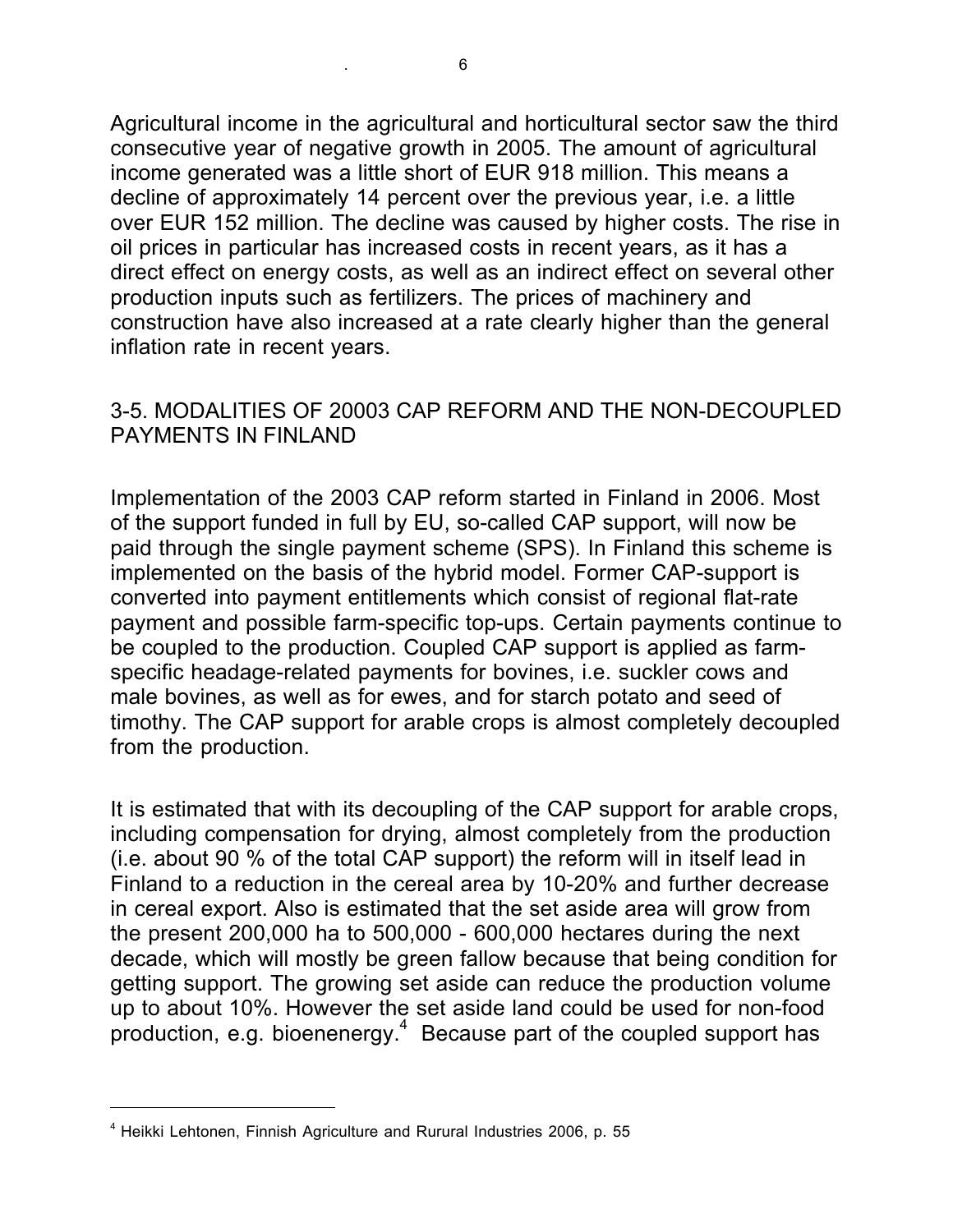been used covering the production costs, decoupled support in SPS can improve and stabilise some farmers' incomes.

The impact analyses made showed that the CAP 2003 reform could lead to a reduction in the production of some products, e.g. beef, and the price level within the EU could rise. In 2005 this really happened in EU. In Finland, where the beef production is 12 % smaller than the domestic consumption, the price for bull's meat rose by 6 % and for cow's meat by 13 %. However in Finland has often seen that the price for beef does not even cover the variable costs, and it is likely that the increase in beef prices alone can´t in future encourage the producers to increase the production and so substitute the falling trend due to the decrease in the number of dairy cattle. That is the main reasons why the selected CAP support based on the number of bulls and suckler cows is justified to ensure that production is continued. <sup>6</sup>

Those estimates seem to have been the cause to use, according to art. 69 of Regulation (EC) No 1782/2003, most of the 10 % of CAP support within the beef sector, able to be left non-decoupled, for the support for suckler cows and heifers of the meat breeds, which would remain much lower than payments to male bovines. Small share of the CAP support for arable crops is paid in the same way for oilseed crops and winter cereals, i.e. rye that is now outside interventions.

The so-called modulation, i.e. 5 % in 2007-2012 according to art. 10 of Regulation (EC) No 1782/2003, being directed to rural development programmes, concerns all amounts of direct CAP payments. If the annual total amount of those payments for a farm is 5 000 euros or less, the in advance made reductions will be returned to the farmer. The modulation applies in 2007 to following CAP payments: single payment, protein crops premium, energy crops aid, starch potato aid, seed aid, ewes (with its additional) premium, bull premium, drying aid for fodder, aid for production of special arable crops, suckler cow premium and slaughter premiums male bovines and heifers

 $<sup>5</sup>$  ibid. p. 56</sup>

 $6$  ibid. p.56-57

 $<sup>7</sup>$  ibid. 57</sup>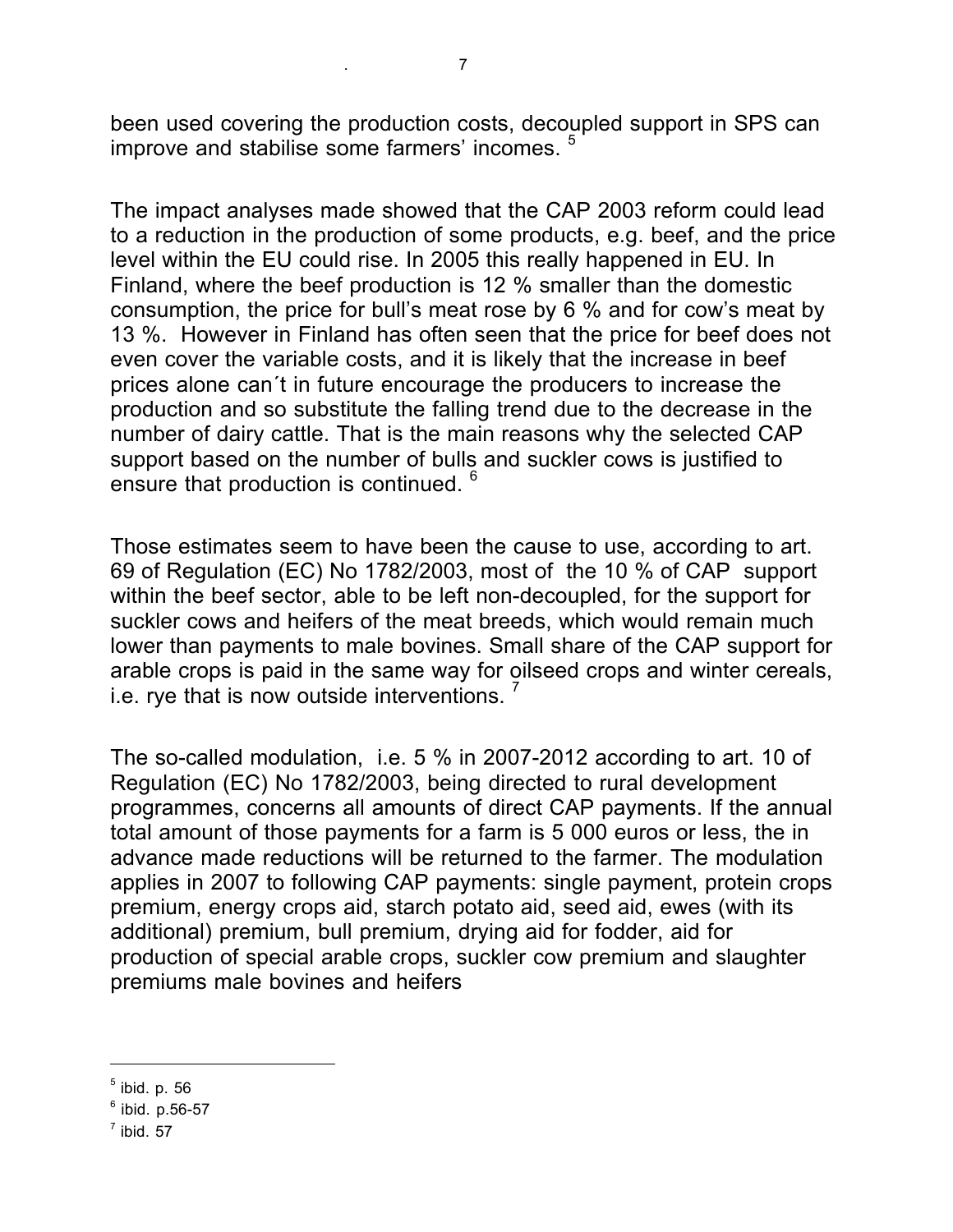### 6-7. OPINION OF THE RELATIONSHIP BETWEEN THE NEW CAP RULES

#### AND THE WTO AGREEMENT

According to some scientists the Uruguay Round Agreement has even from the Round´s launch at Punta del Este in 1986 shaped and conditioned the development of CAP and then the so-called MacSharry´s reforms of 1992 with the partial decoupling of support for cereal and beef producer. Anyway is clear that the 2003 reform of CAP with the further decoupling of support with the creation of the Single Payment System (SPS) was conditioned by the EU's perception of the pressures it faced in the Doha Round. The hope has been that the SPS will be accepted as a genuine green box scheme of the GATT/WTO Agreement on Agriculture.

There is, however, a threat that EU´s single payment system (SPS) for some part does not fulfil the green box requirement in Annex 2 and its Paragraph 6 of the GATT/WTO Agreement on Agriculture. On the other hand, it seems clearer that at least most agri-environmental measures meet the provisions of in Paragraph 12 of the Annex 2. One just have to hint to the Upland Cotton-case<sup>9</sup> where the US discovered that it could be difficult to shelter decoupled income supports under the mantle of the green box.

#### *The DOHA Round agricultural negotiations*

 $\overline{a}$ 

In November 2001, the Fourth Ministerial Conference launched new WTO negotiations, agriculture being now part of the single undertaking. Governments committed themselves in the Ministerial Declaration to a substantial increase in market access, to a possible phasing out of exports, and a cut of trade distorting domestic support. Special and differential treatment for developing countries was made as an integral

<sup>&</sup>lt;sup>8</sup> Alan Swinbank, Agricultural Subsidies in the WTO Green Box: An Overview of Upcoming Issues from a Sustainable Development Viewpoint. ICTSD Expert Meeting, Montreux, Switzerland, 16-17 April 2007

<sup>&</sup>lt;sup>9</sup> WTO Appellate Body, case US –Upland Cotton (DS267), Complainants Brazil, Respondent United States, AA Arts. 3.3, 8. 9.1(a) and 10, and ASCM Arts. 3, 5(c) and 6.3(c), Adoption 21 March 2005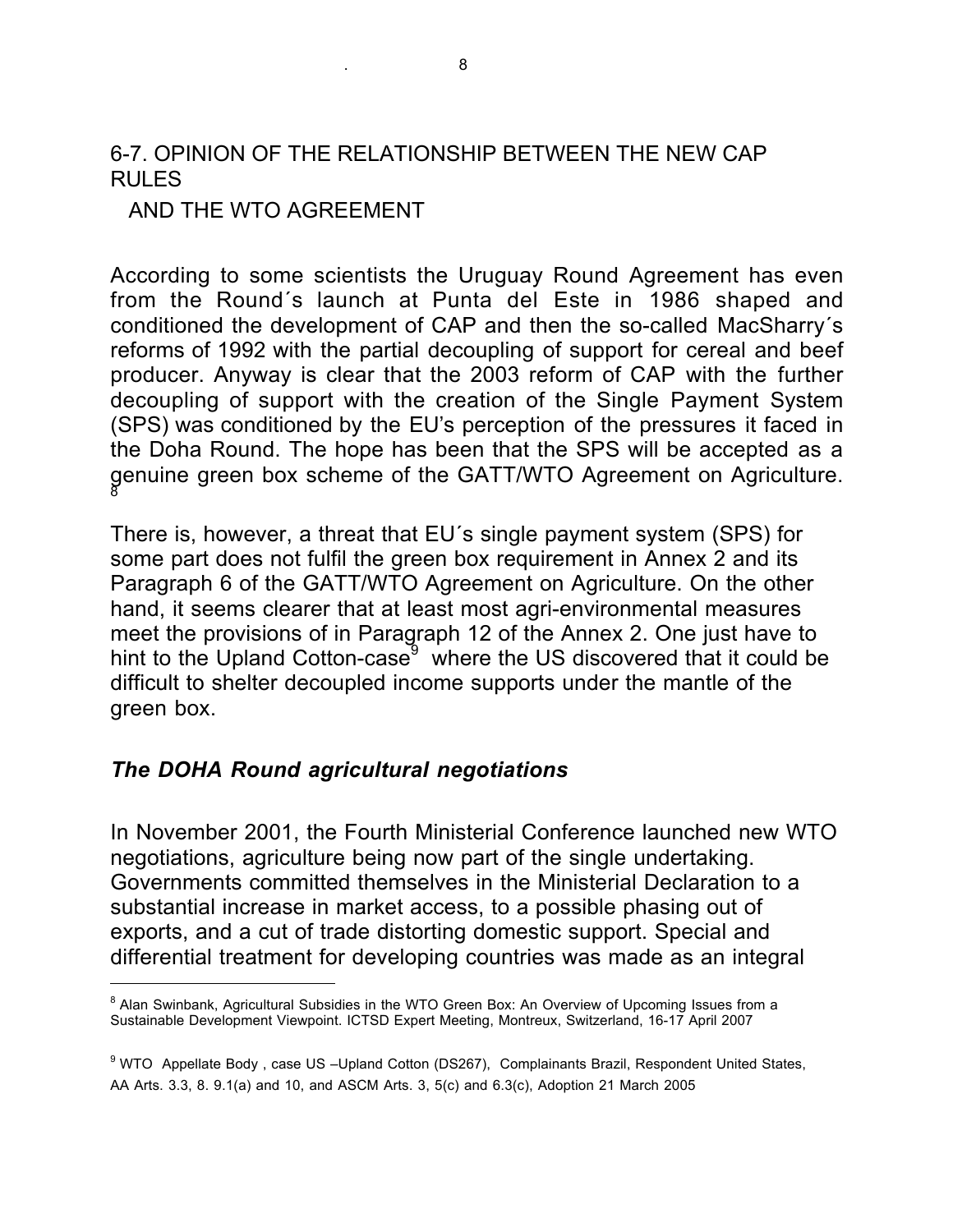part of the negotiations. The ministers also accepted non-trade concerns (such as environmental protection, food security, rural development, etc.) as an issue.

The Agricultural Committee of the WTO suggested in the so-called Harbinson (modality) paper in March 2003 a further increase of market access with duties put into three or four different categories for developed countries or developing countries respectively with rates to be reduced differently. Tariff rate quotas should increase to an average of 10 % of domestic consumption. The Special Safeguard Provisions for industrial countries were supposed to be eliminated. Export subsidies should be eliminated within 5 years for a share of at least 50 % of the aggregate final bound level and the remaining subsidies within nine years. Longer implementation periods of 10 to 13 years were proposed for developing countries. Similarly, 24% resp. 14% over 10 years for developing countries. Export credits and food aid are also part of the negotiations. For domestic support the Harbinson paper recommended a 60 % reduction of the Agregate Measure of Support (AMS) for developed countries and accordingly 40 % for developing countries. For the "blue box" a reduction of 50 % was conceptualised.

USA, having much lower agricultural tariffs than EU, wanted a 90% reduction of highest farm tariffs and an average tariff cut of 66% for developed countries.<sup>10</sup> While the EU has shown to be inclined to raise its initial offer of a 39% average tariff cut to near 50 %, which is close to the G20 countries proposal of 54%, this has been deemed insufficient by the US.<sup>11</sup> According to the agricultural subsidies EU agreed to slash its overall trade-distorting subsidies (OTDS) by 75%, as the G20 group of developing countries were requesting.<sup>12</sup> The US had offered to reduce its

 $10$  The US proposal for tariff reductions exceeds the chairman Harbinson proposal from 2003. In the first stage of application, over five years from 2008, tariffs would be reduced by from 65% to 90%, with the largest cuts for tariffs greater than 60%. This anticipates a more rapid and severe reduction than the EU proposal.

 $11$  The US also accused the EU of using sensitive products to counterbalance the level of new market access it was offering, because the EU wished to maintain higher protection levels for 8% of its farm products. The EU insists that it is already very open to agricultural exports from the developing world, providing tariff and quota free access to the 50 LDCs through its Everything But Arms system and absorbing more farm goods from LDCs than the rest of the developed world combined.

<sup>&</sup>lt;sup>12</sup> This would have seen EU OTDS levels reduced from €58.1 billion in actual spending in 2004 to a future cap of around €28 billion.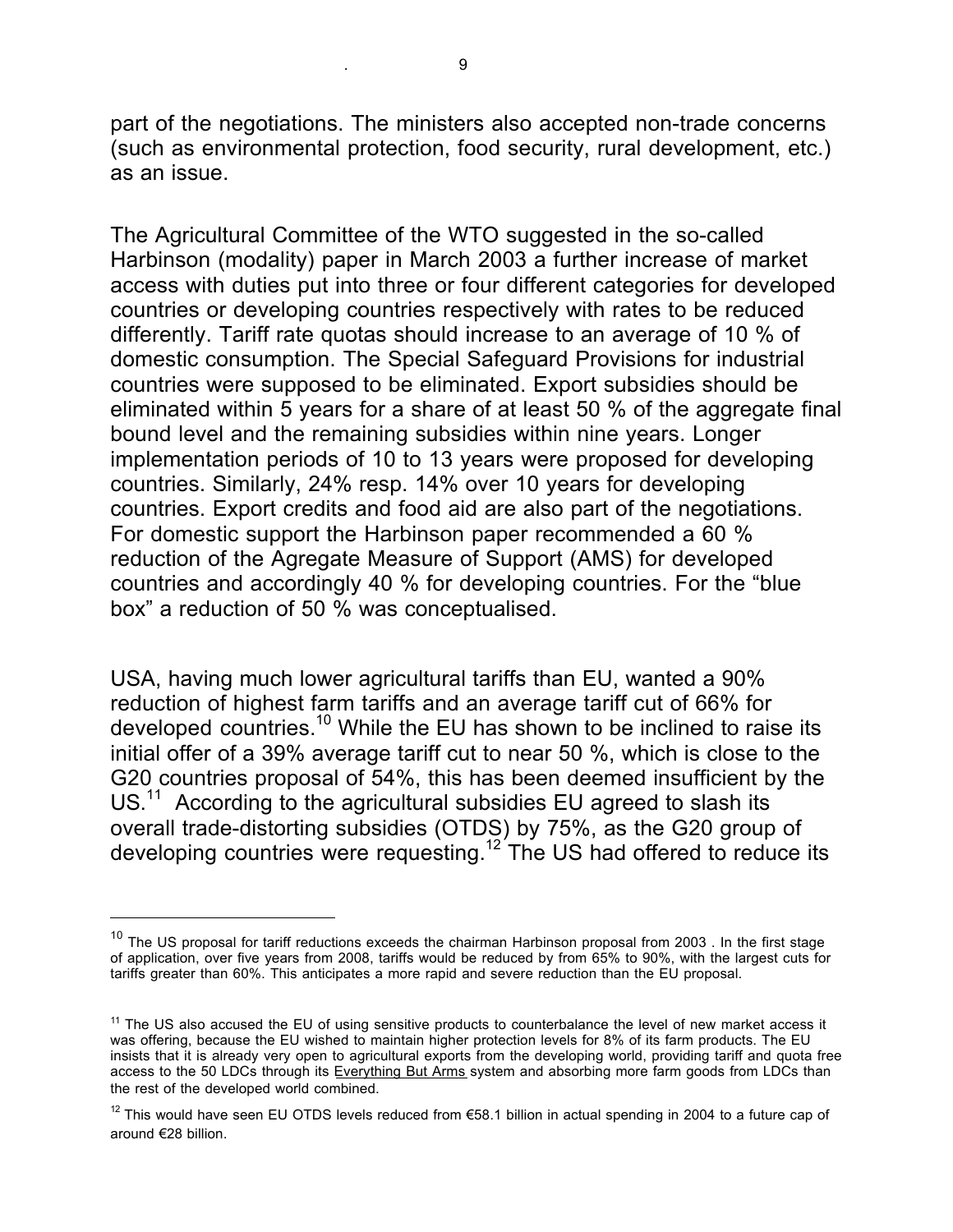OTDS by 53%.  $^{13}$ , but the EU and G20 complained that this could actually lead to an increase in US farm subsidies.  $14$  They demanded minimum cuts of 60% and 75% respectively, but the US refused to give in.

Additionally, in concern of the reduction of domestic support can be stated that the United States (US) has recommended a three-stage approach to the reduction of domestic support with the European Union (EU) having a higher reduction rate compared to the US. The EU has proposed to drastically reduce domestic support by 70% in the form of Aggregate Measure of Support (AMS).

## *The present situation in Doha Round agricultural negotiations*

In June 2006 the Doha Round negotiations were suspended when it became clear that too little progress was being made, particularly on agriculture. The cause for this was especially the impossibility on the USA side to progress on the subject of decreasing enough trade distorting farm subsidies and on the EU and developing countries side because not having enough agricultural market access on the table.

The Doha Round agricultural negotiations stumbling from June 2006 lasted until to the end of April 2007. So it took about ten months to start them again. For the continuing of the negotiations Ambassador Falconer, the chairman of the Agricultural Committee, prepared for the member governments his so-called "challenges" paper, published 30 May 2007, dealing with the central aspects of the negotiations.<sup>15</sup>

In the challenges paper Falconer opined, that a deal on slashing farm tariffs will lie "squarely between the US and the EU positions" given above. Hinting to the G-20 bloc's (including among others Argentina, Brasilia, China and India) proposal of an average cut of about 54 percent for developed countries, he said that an scenario to deliver "an overall cut above 50 percent" is nonetheless is still in play. Developing countries on their part could, in his opinion, "cut tariffs by two-thirds as much as developed countries".

The challenges paper further suggest that the structure of the tariff reduction would be according to a formula, under which developed countries would classify their tariff lines into four bands, with duties on the

<sup>&</sup>lt;sup>13</sup> This would have cut its WTO-permitted spending limit from \$48.2 billion to roughly \$22.7 billion

 $14$  USA actually only paid out \$19.7 billion in such payments in 2005.

<sup>&</sup>lt;sup>15</sup> The paper is available online at http://www.wto.org/english/tratop\_e/agric\_e/chair\_texts07\_e.htm.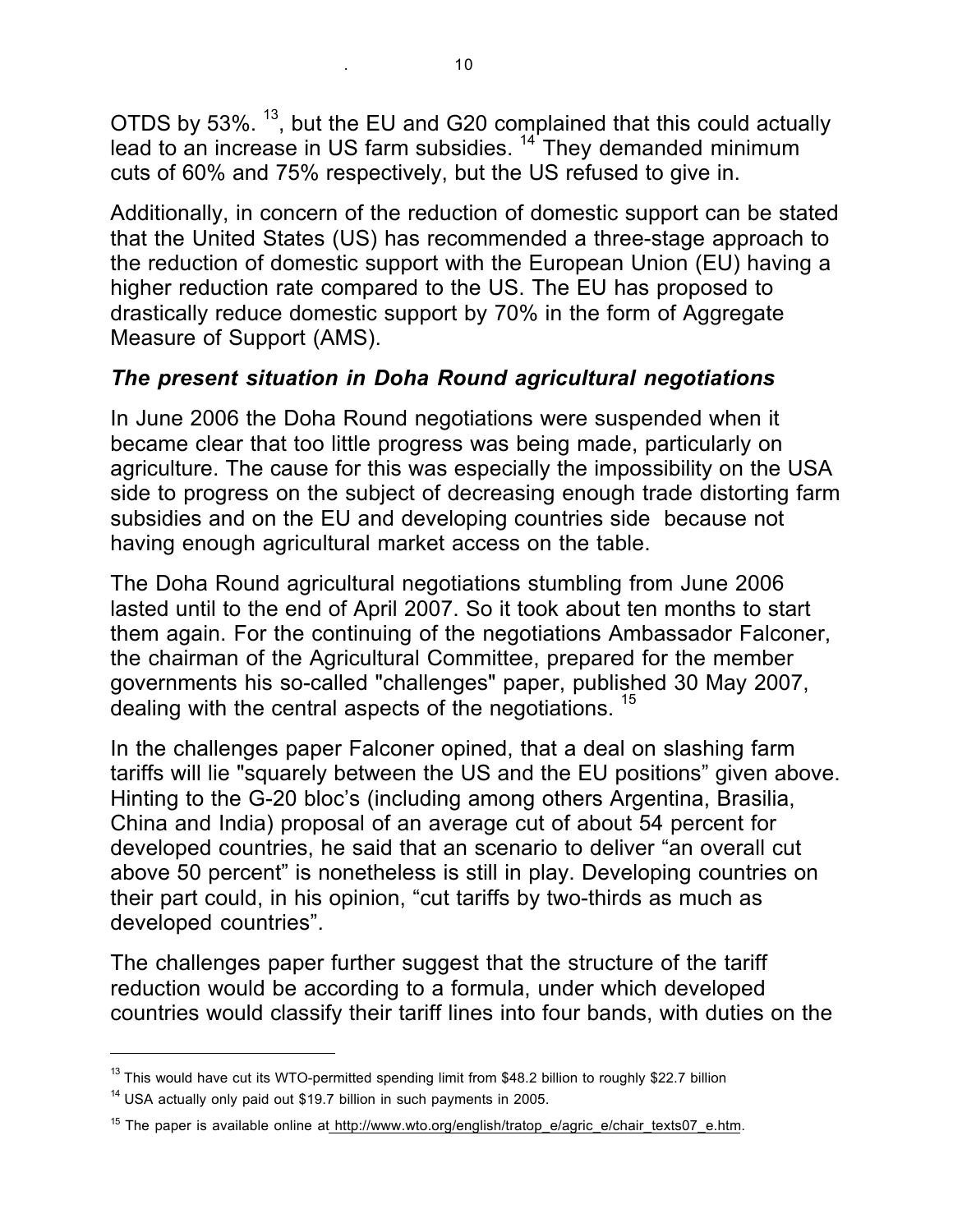most heavily-protected products in the top band - above 75 percent - to be cut most steeply. Here the cut could be "between the EU's preferred 60 percent and the 85 percent cut sought by the USA", and after this difficult figure will be settled, " the cuts for lower bands will follow". Furthermore, some sort of arrangement would have to be made to account for countries with a particularly high proportion of tariff lines in the top band, which would stand to be disproportionately affected by the formula. Here comes into question also the number of sensitive products, on which developed and developing countries will be allowed to make lower tariff cuts in exchange for creating new import quotas. Here Falconer suggests that the 'centre of gravity' is "higher than 1 percent certainly but not above 5 percent", and, additionally, speculated that " tariff cuts on sensitive products would be somewhere between one- to two-thirds of the standard reduction. " <sup>16</sup> He also foresaw "an emerging consensus" that greater deviations from the formula should be compensated for by higher tariff rate quota (TRQ) increases.

Concerning the also difficult question of the amount of special products that developing countries alone will be allowed to shield from the full force of tariff reduction on the grounds of food security, livelihood security, and rural development needs, Falconer thought that 5 to 8 percent of tariff lines might be fit for special products.  $17$ 

In the challenges paper Falconer addressed the matter of reducing of agricultural subsidies stating it being " frankly inconceivable, that other Members would agree to the USA' current proposal to drop its ceiling limit on overall trade-distorting support by some 53 % to USD 22 billion in the situation when it actually spends currently USD 19 billion (with spending expected to drop as high prices continue). He opined that agreement would be "somewhere above the very low teens". <sup>18</sup> EU would have to envision a "cut above 70 %," with a reduction "in the vicinity of 75-80 %" still conceivable, depending on the outcome of other aspects of the negotiations. As for developing countries, Falconer suggested that

<sup>&</sup>lt;sup>16</sup> The US, G-20, and Cairns Group of farm exporters had been pushing for 1 percent. At the opposite end of the spectrum, the G-10 group of countries with highly-protected farm sectors wanted 15 percent. The EU, for its part, had proposed 8 percent

 $17$  The G-33 bloc had demanded even at least 20 percent of agricultural tariff lines to be eligible for special product status. The US had formally sought five, insufficient to cover milk and cream. Falconer also argued that the mandate on special products implies that all should be subject to some degree of tariff reduction - he suggests "somewhere around 10-20 percent." In contrast, G-33 countries have argued for exempting half of all special products from tariff cuts altogether.

 $18$  He hinted to the G-20's proposal would slash the cap on trade-distorting US farm payments by 75 percent to about USD 12 billion. A cut of roughly 68 percent would be necessary to bring this limit near USD 15 billion.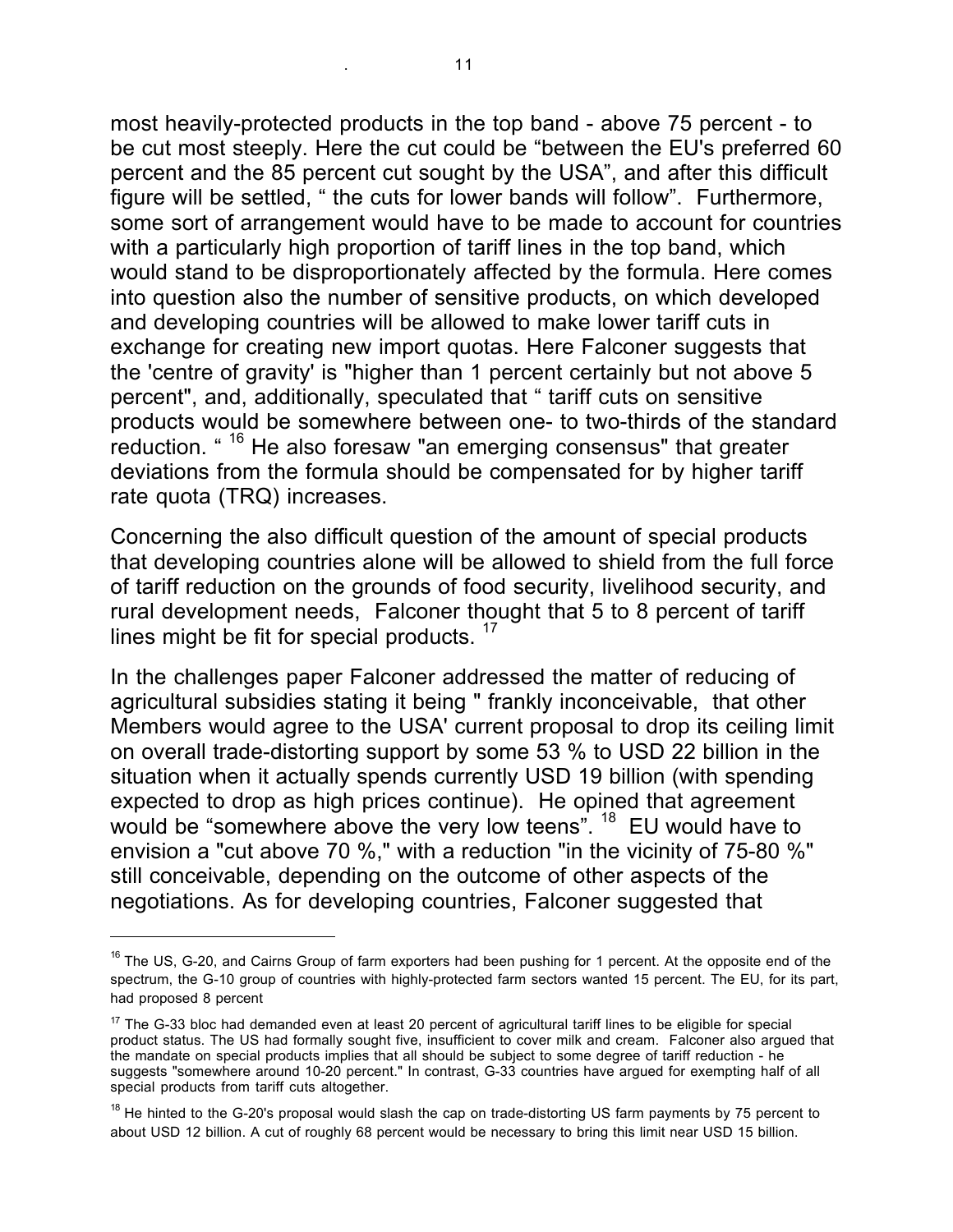depending on their existing commitments, these countries would either be exempt from cuts or be allowed to make lower reductions to their more modest subsidies over longer time periods.

According to Falconer´s "working hypothesis", the USA would cut the most heavily trade-distorting 'amber box' subsidies by 60 % cut, and the EU would do so by 70 %. For the other two components of the OTDS (overall trade-distorting support) in developed countries, he suggested that the cap on "de minimis" spending (currently 5 % of the value of production) could be cut by at least 50 %, and that on 'blue box' payments reduced from 5 % to 2.5 % of production. He also proposed compromises for reconciling the 1995-2000 base period that most Members prefer for making these calculations and the 1999-2001 period the USA wants because its spending levels were much higher. Additionally Falconer explored e.g. various options for limiting subsidy spending on specific commodities, or for preventing payments from being concentrated on a handful of products.

In addressing the issue of agricultural export subsidies, the abolishing of which seems to be possible, Falconer noted that the delay in concluding the Round could complicate the 2013 deadline for these subsidies. Positing the start of 2009 as a possible date for the entry into force of a Doha agreement, he suggested that countries could frontload export subsidy cuts by eliminating half of them by the end of 2010, and phase out the remaining 50 percent over the next three years.

So, the outcome of the Doha Round negotiations concerning agriculture is still (7 May 2007) uncertain. If the countries, hopefully, seek now to conclude the negotiations around the end of this year, it would be likely that a framework agreement on subsidy and tariff cuts must be before August.

## *Current Impact of Doha Round negotiation into CAP*

Even without a near coming agreement there seems to become further reforms in CAP. According to Commissioner Fischer Boel speech from August 2006 EU has to keep up the work of implementing the CAP reforms agreed in 2003 and more recently. Some of the national models created to apply these reforms are complex. Commission also intends to press on with further reforms. In 2008 will be also conducted what she calls a "CAP health check". This check will be about ensuring that the CAP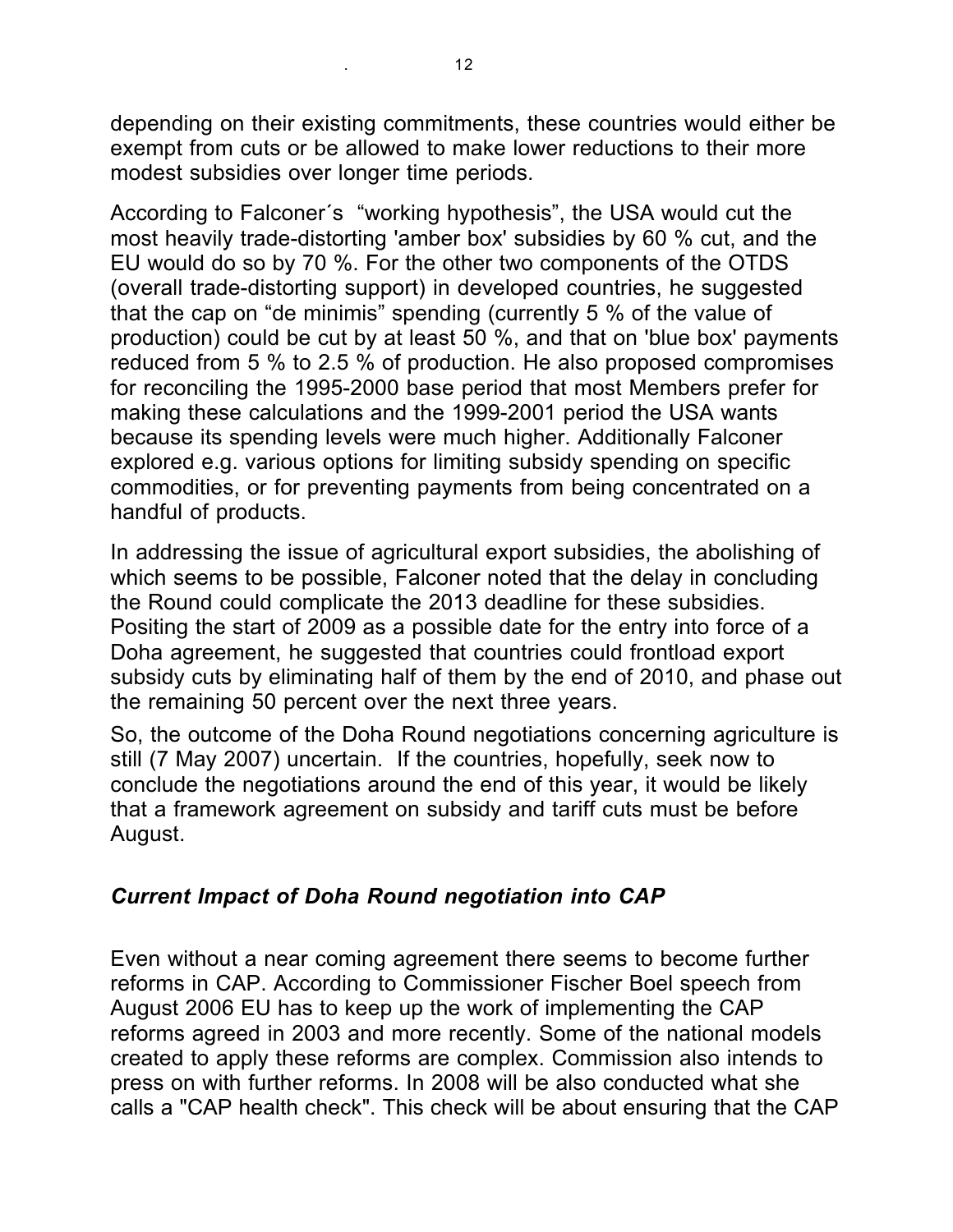is working as it should, and simplifying things where this is possible. There can not be ruled out even further significant change to the CAP beyond 2013. The pressures of global trade are "simply too mighty to be ignored" and EU has to respond competitively. So Ms Fischer Boel expects to see further decoupling of public aid from production, an even stronger emphasis on the environment, and further transfers from direct payments to funding for rural development.<sup>19</sup>

### 8-10. INFLUENCE OF WTO-RULES TO GOVERNMENTS CHOISES IN THE NATIONAL IMPLEMENTATION OF NEW CAP RULES, AND THE INFLUENCE EXPECTED FUTURE DOHA RULES HAVE ON IT

Although Finland's market itself does not play any significant role in agricultural markets in EU or in larger markets we are fully aware of the incoherence of the potential impact of current norms of agricultural trade for free trade of these products. However, the liberalisation of agricultural trade and the following evolution of the EU's common agricultural policy has caused and will further on cause difficulties for the Finnish agriculture and food production. This has led to fewer jobs and production in those sectors, as well as continuing decline of share of agriculture of total production.

So Finland would at any in future be facing challenges in conforming to the possible outcome of Doha Round. Finnish agriculture is dependent on protection and subsidies and wants to preserve in the best way current rural demography. Finnish agricultural production consists mainly of cereals, dairy products and sugar. These are alongside with beef the most vulnerable sectors in Finland to be affected in case there will be a new WTO agricultural agreement. It seems evident that there would be elimination of export subsidies and a substantial reduction of import tariffs. Finland with its high cost agricultural production will be under special difficulties in the quest to fulfil new possible commitments under the WTO, when obviously producer prices and agricultural income in Finland will decrease further.

Particular subjects of concern for Finnish producers could be the tariff cuts

<sup>&</sup>lt;sup>19</sup> Member of Commission Mariann Fischer Boel raised this question 3 August 2006 (in Seinäjoki, Finland)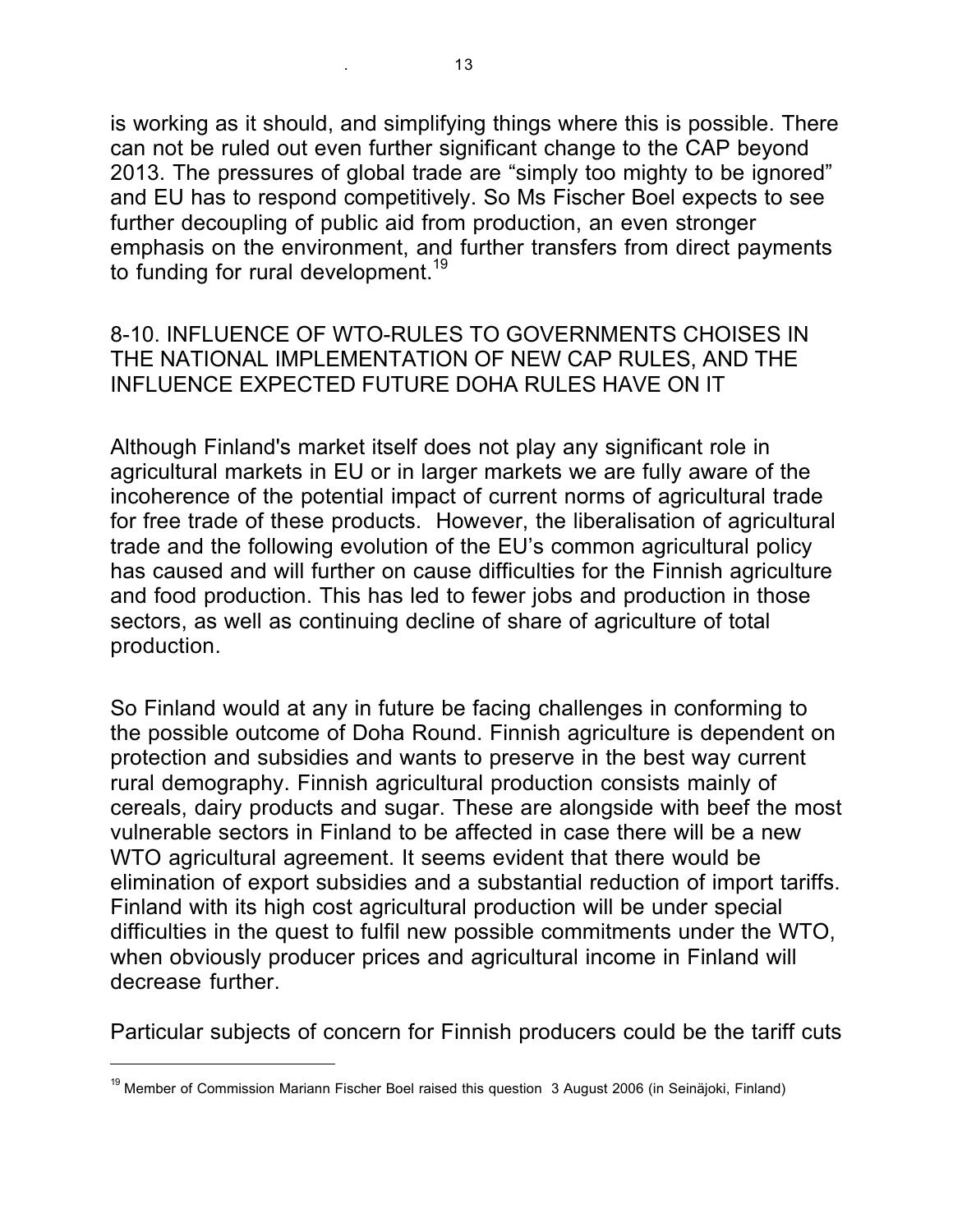for butter, beef and poultry meat, and sugar. Severe cut in tariffs plus phasing out of export subsidies would pose considerable problems especially for the Finnish dairy sector. Market prices for milk in Finland would drop and the income of dairy farmers would decline. The dairy sector is the largest and most important agricultural sector in Finland, accounting for about half of the return on agricultural production. (The above information is found in the annual report Finnish Agriculture and Rural Industries 2006 by MTT Agrifood Research Finland.)

### 11. EFFECTS OF THE PARTICIPATION OF THE EC INTO THE WTO ON REGIONAL EQUILIBRIUM INSIDE THE EC AREA

The answer is dependent of the angel of vision to be taken. For a small country as Finland free trade and further opening of world markets of industrial goods is essential. On the other hand our agriculture has had even from the beginning of the EU membership great difficulties. The CAP has during the Finnish membership been under constant pressure from the influence of Uruguayn Round Agreement's implementation and the ongoing Doha Round. For Finland the most significant problem in EU:s common agricultural policy has been its inability to consider sufficiently our special nordic circumstances. The Finnish agriculture which is very much dependent on subsidies is and will further on be in an especially vulnerable situation.

Although Finnish farmers have been worried over the outcomes of a possible new agreement, the failure in Doha Round negotiations, however, from a broader perspective seen can not be in the long run fruitful for any part of the global economy. So a new agreement, at least modest, should be reached.

12-17. POSSIBLE REGIONAL ORGANISATIONS AND INTEGRATIONAL, COOPERATIONAL OR BI:LATERAL AGREEMENTS RULING AGRICULTURAL TRADE AND AFFECT OF THEM TO CAP AND NATIONAL CHOISES, AND TO TRADE OF THE STATE WITH DEVELOPING OR LESS DEVELOPED COUNTRIES

Finland is not a party to any above mentioned organisations, agreements or similar. As a EU Member State Finland has or should have none bilateral agreements concerning agricultural products with third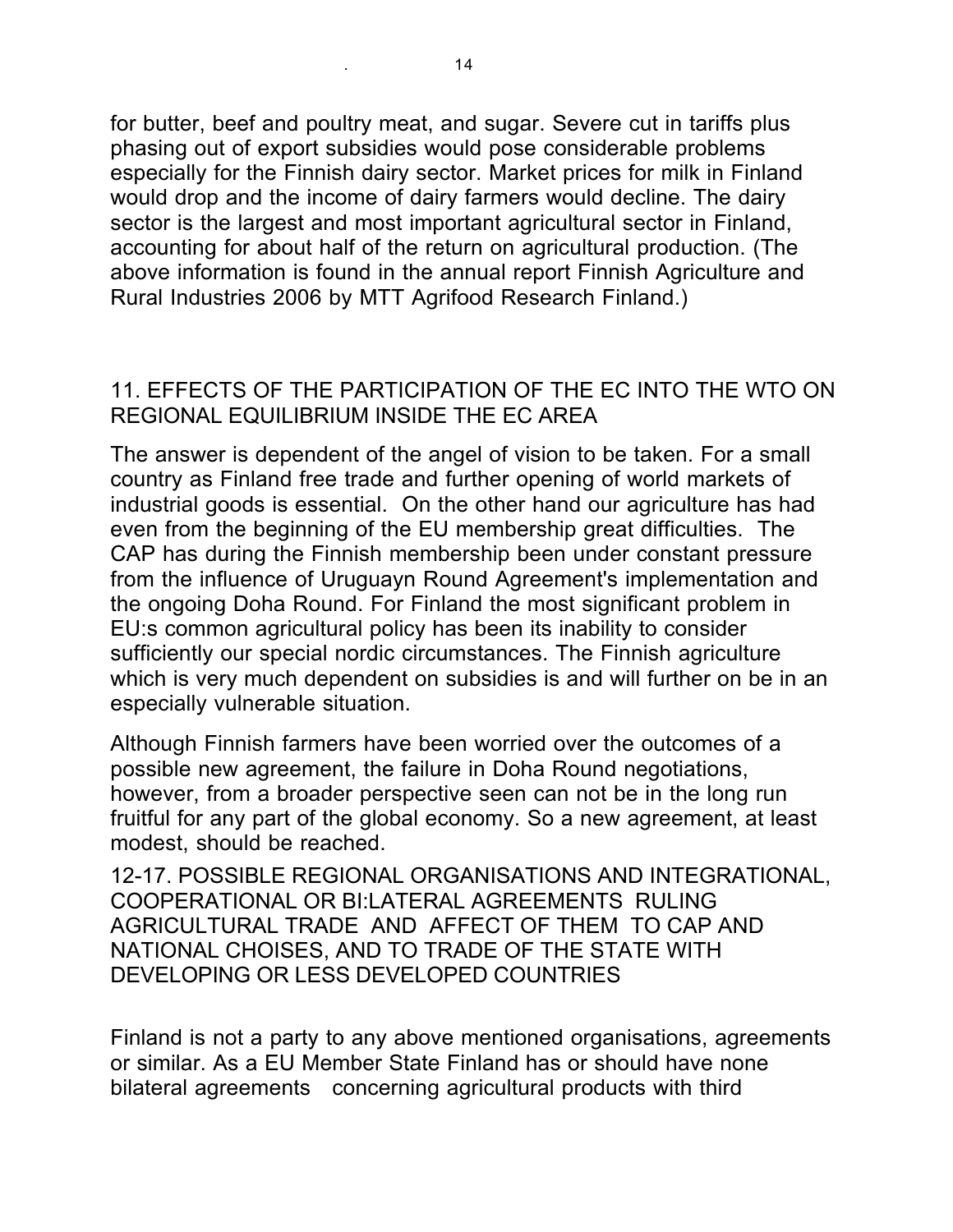countries. Before joining EU Finland had agreement on agricultural products with Austria, Norway, Sweden and Switzerland.

More largely taken, herein may be noted concerning EU´s policy that European Trade Commissioner Peter Mandelson has said in September 2006 that while reviving the Doha talks remains the priority, he also wants to press ahead with possible free trade negotiations with South Korea, ASEAN and India if the Commission gets a mandate from EU member states. EU trade experts have increasingly focused on Asia where the bloc has no regional or bilateral agreements and where the United States and Japan have recently made moves. Though attention turned to bilateral deals after the Doha round of multilateral trade talks stalled in July following five years of negotiations, bilateral trade deals seems not to be in the interests of anyone, as EU President Finland said in September 2006 the Finnish Finance minister Fero Heinäluoma. $20$ 

Agricultural Commissioner Mariann Fischer Boel had even earlier emphasized (3 August 2006) that the multilateral system is by far the most effective tool for creating and spreading the benefits of trade. Bilateral trade agreements can take us forward in small individual steps; but these steps cannot add up to the huge leaps which become possible when all WTO members are at the table, discussing all relevant issues.

Here can also be noted that Finland has eight bilateral investment protection agreements signed with Belarus, China, Egypt, Malaysia, Russia, Sri Lanka, Ukraine and Uzbekistan before Finland joined the EU in 1995. According to the EU Commission, the agreements contain clauses that allow the free transfer of assets that are related to the investments between the contracting parties. In the EU, only the council of ministers has the right to make agreements on capital transfers between the EU and countries outside it. $22$ 

 $^{20}$ This is according to a news 8 September 2006 HELSINKI, Reuters. This happened during the period of the Finnish Presidency in EU. Because of those ideas had the Finnish Finance Minister Eero Heinäluoma told reporters: "There are now discussions about bilateral agreements in world trade and I suppose from the European point of view, one would say that this is not in the interests of Europe or the (rest) of the world., He had added that "There is really the need for a new (attempt) to end satisfactorily the Doha round."

 $21$  Member of Commission Mariann Fischer Boel raised this question 3 August 2006 (in Seinäjoki, Finland)

<sup>22</sup> According to news bureau STT, Finland, 7 March 2007, Commission takes Finland to EU court over investment deals: The Finnish government said in a statement Wednesday that the European commission had brought legal action against Finland. The commission's writ concerns those bilateral agreements. They would be irksome if the EU decided to impose sanctions, like those banning currency transfers, on any of the countries in question. Finland was required to give its response to the European Court of Justice by the middle of April.